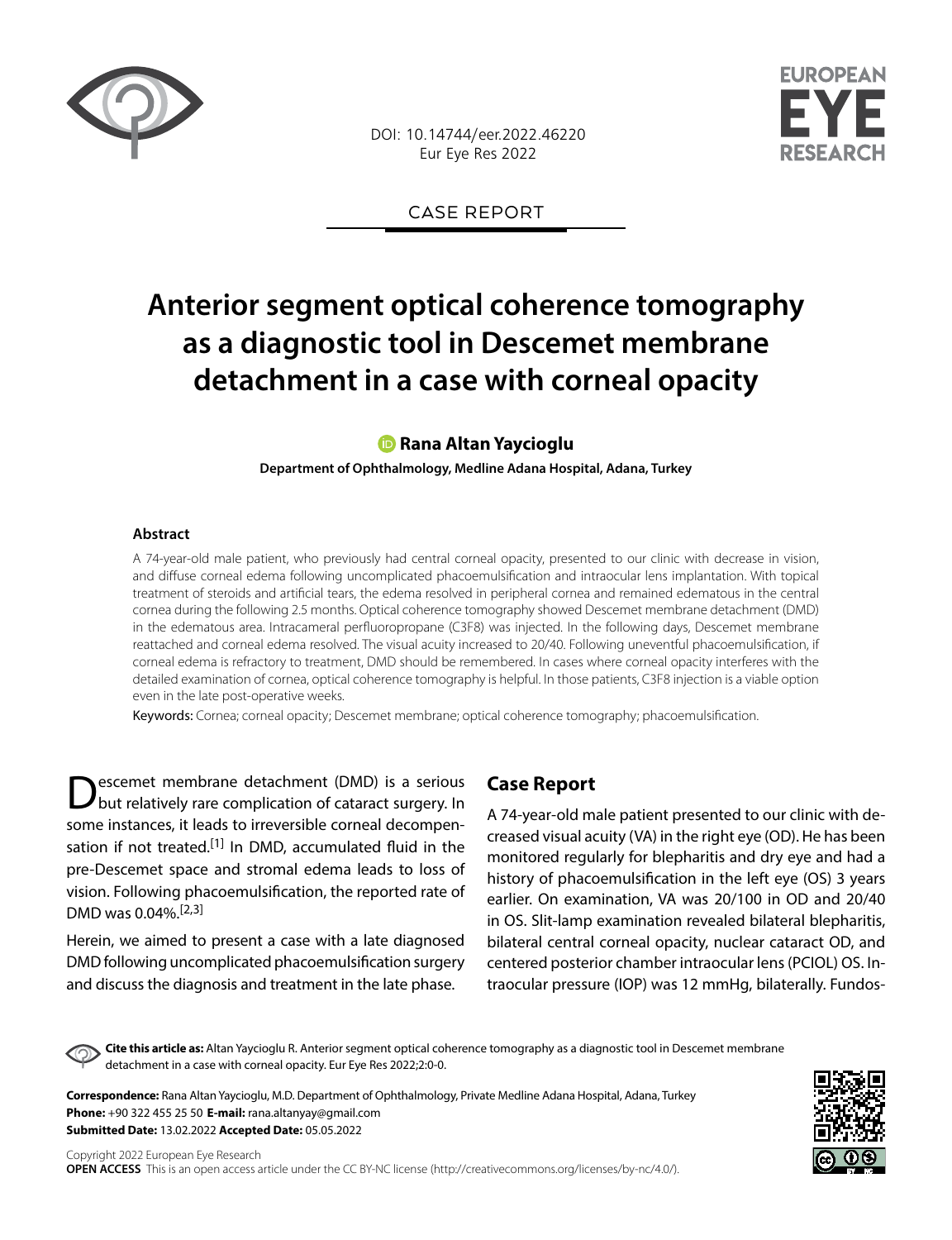copy showed retinal pigment epithelial changes in macula. He had no additional systemic disease. The diagnosis of corneal opacity and cataract was confirmed and the patient underwent uncomplicated phacoemulsification and PCIOL implantation in OD.

At post-operative day-1, his VA was hand motion. He had diffuse corneal edema. He was given topical treatment including moxifloxacine 6×1, prednisolone acetate every two hours, nepafanac sodium 4×1, and dexamethasone ointment at bedtime. Since no change in edema was observed, hypertonic saline solutions and artificial tears were added in the next week. During the following 2.5 months, the corneal edema resolved in the peripheral cornea; however, central cornea remained edematous (Fig. 1). Corneal pachymetry was 764 μm. We obtained an anterior segment optical coherence tomography (AS-OCT) image, which showed a planar DMD in the corresponding edematous area with a diameter of 5.58 mm and pre-Descemet fluid height of 539 μm (Fig. 2). Following, we injected 0.14% perfluoropropane (C3F8) intracamerally. Care was taken not to inject too much to prevent IOP rise. In the following days, Descemet membrane reattached and corneal edema resolved (Fig. 3). The pachymetry at 4<sup>th</sup> day was 547 μm. No complication related to the gas, such as rise in IOP, was observed. The intracameral bubble, although decreased in size, remained in anterior chamber for almost 3 weeks. At 4<sup>th</sup> week visit post-injection, the VA increased to 20/40. Slit lamp showed central corneal opacity with mild Descemet folds, and AS-OCT showed normally placed Descemet membrane. In the following 2 years, he had no additional complains.



**Fig. 1.** The anterior segment photography of the cornea at 2.5 months following phacoemulsification. The peripheral cornea is relatively clear. central leukoma (star) is observable with a circular border (arrow).



**Fig. 2.** The anterior segment OCT image of the patient at post-operative 2.5 months: Corneal opacity in the anterior stroma is observable with high reflectivity. A planar Descemet membrane detachment with a diameter of 5.58 mm and pre-Descemet fluid height of 539 μm was recognized.



**Fig. 3.** The anterior segment OCT image at the 4<sup>th</sup> day following perfluoropropane injection: The Descemet membrane is attached; corneal opacity in the anterior stroma is observable with high reflectivity.

## **Discussion**

Descemet membrane detachment might be observed following complicated cataract surgeries, or anterior segment surgeries such as viscocanalostomy.<sup>[4]</sup> It is usually not very often seen following uncomplicated surgeries. It is believed that some patients may be predisposed to DMD, such as patients with diabetes mellitus.[5]

In patients who have gone uneventful phacoemulsification, that develop unexpected corneal edema postoperatively, DMD should be suspected. In our case, the dense central corneal opacity obscured the visualization of Descemet membrane. Particularly, a distinct demarcation between the edematous and compact cornea should raise suspicion of DMD. In those cases, AS-OCT is helpful tool.<sup>[6]</sup> Especially in edematous corneas, it might be critical to identify the intensity of the problem.<sup>[7]</sup> Using the anterior segment OCT, Kumar et al.<sup>[7]</sup> developed a protocol called HELP that classified DMD's according to height, extent, length, and